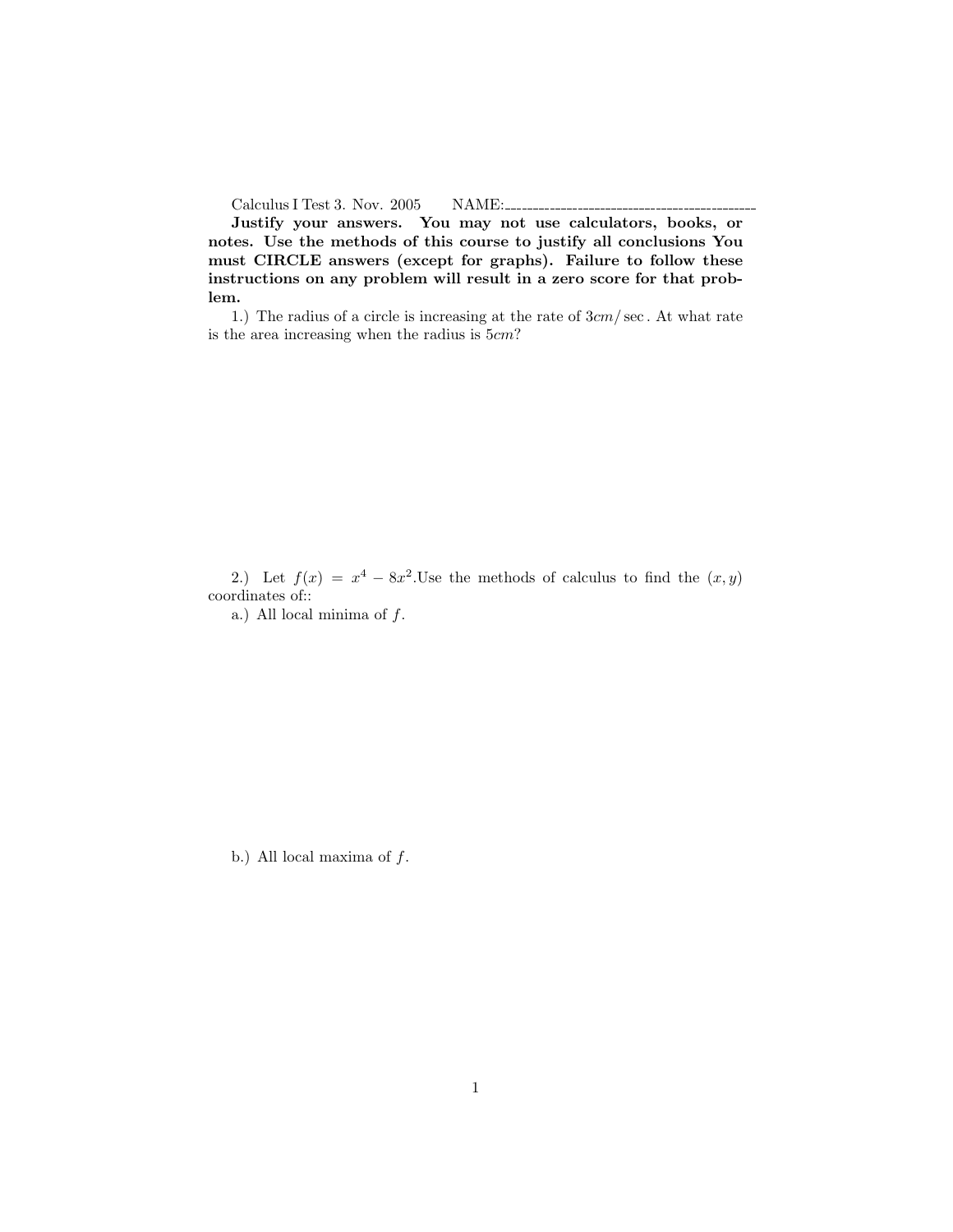3.) Let  $g(x) = 4x + \frac{3}{x}$ . Find the absolute maximum and minimum values of g on  $\left[\frac{1}{2},2\right]$ .

4.) Find  $\lim_{x\to 0} \frac{1-e^x}{\sin x}$  $\sin x$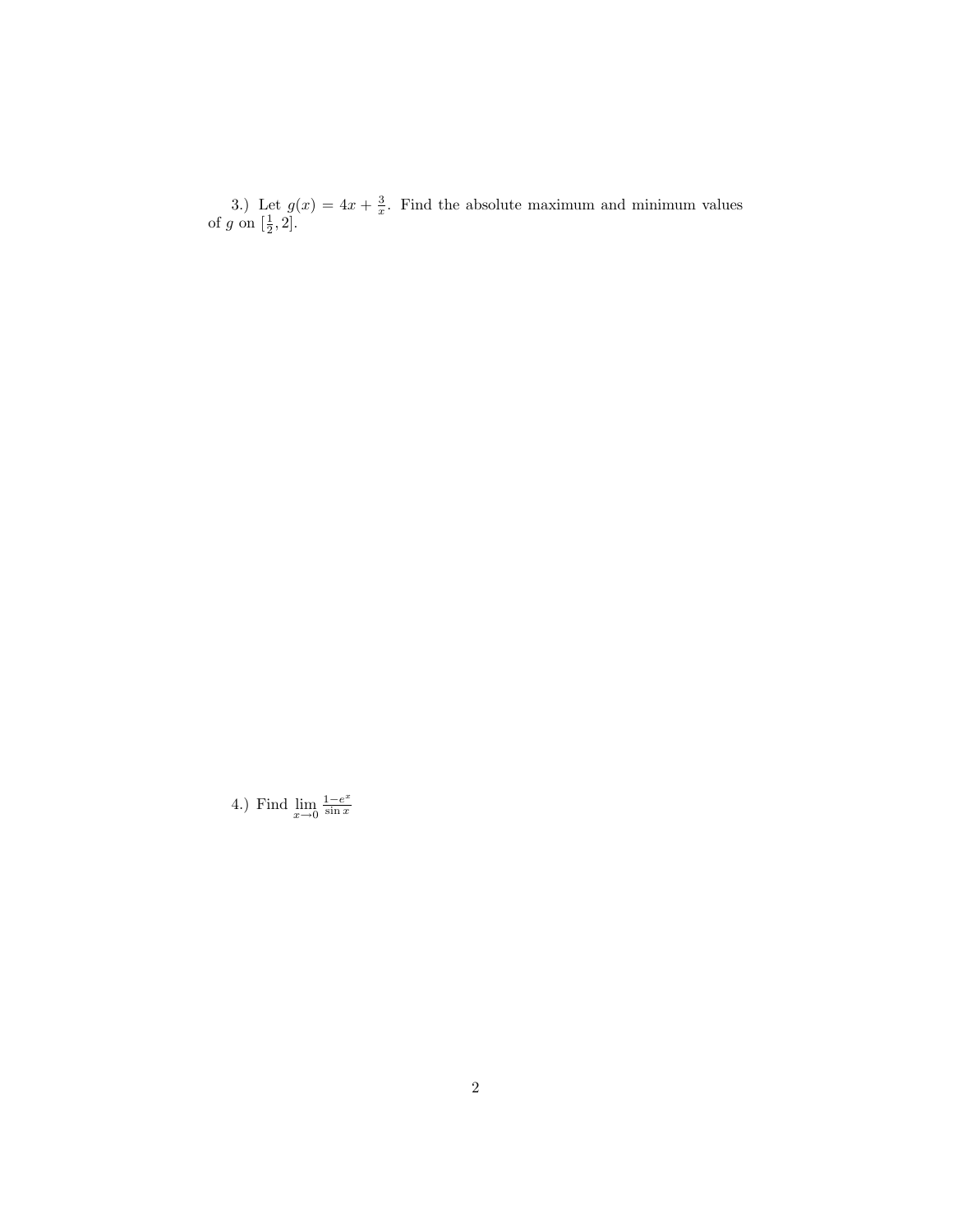5.) Find the general antiderivative of  $F(x) = \frac{1}{x^2} - \frac{1}{x}$ .

6.) Find two numbers  $x$  and  $y$  whose difference is 6 and whose product is a minimum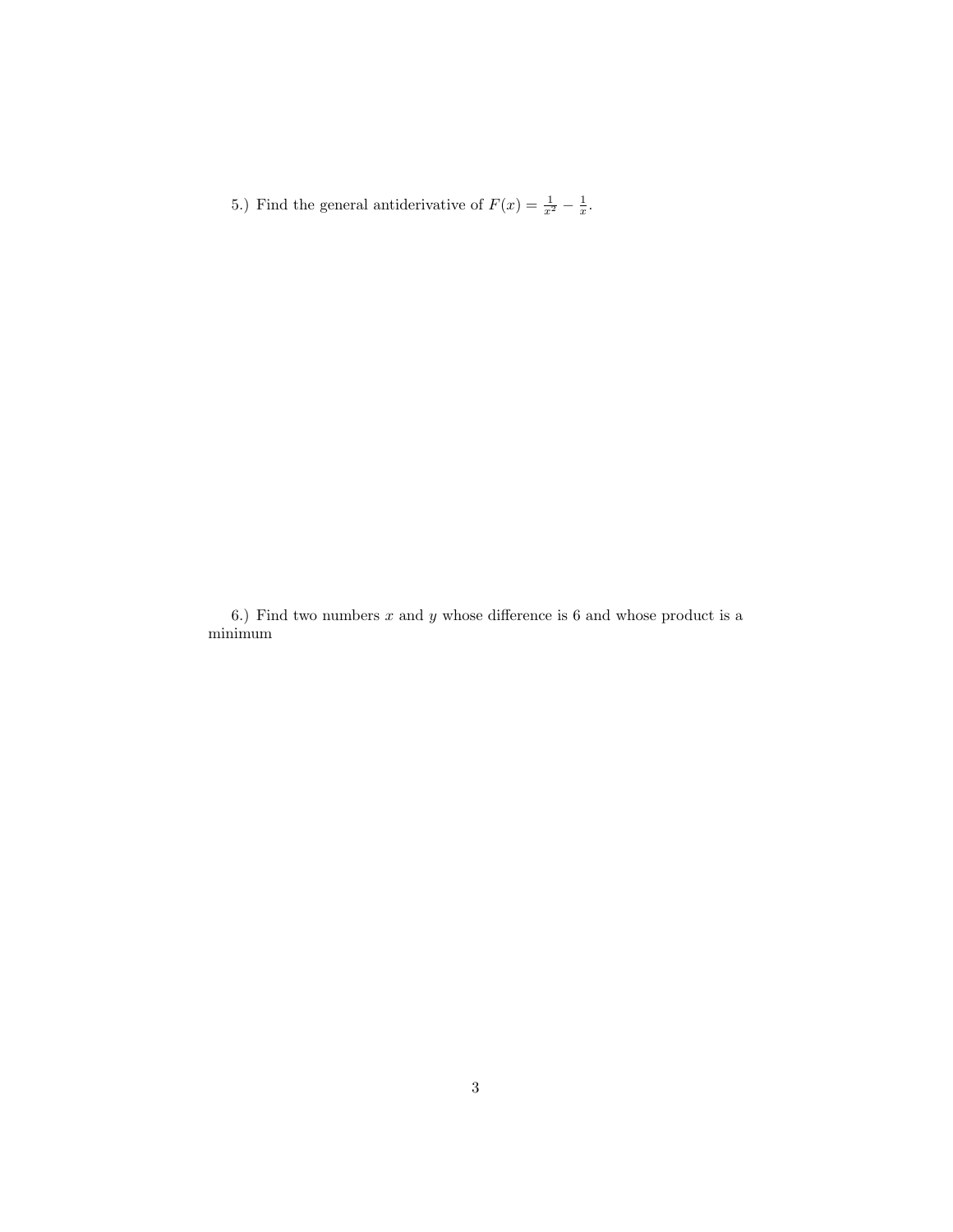7.) A street light is mounted at the top of a 15ft. tall pole. A boy 5 ft. tall walks away from the pole at a speed of  $3ft/\sqrt{sec}$  along a straight path. How fast is the tip of his shadow moving when he is 40 ft. from the pole?

9.) Find  $\lim_{x\to 0} \frac{\cos(7x) - \cos(3x)}{x^2}$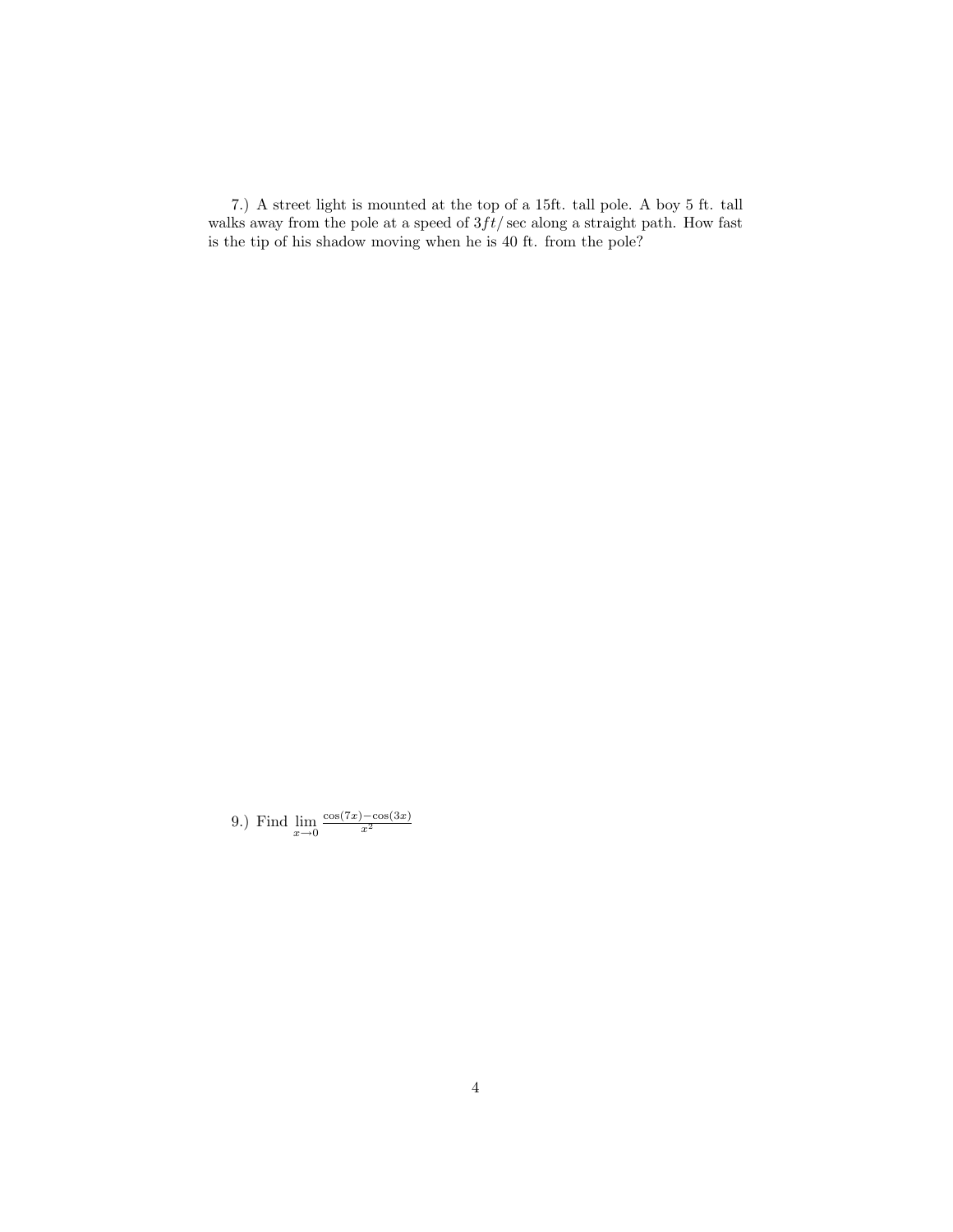8) Let  $g(x) = x^3 + 6x^2 + 9x$ .

a) Find all open intervals on which  $g$  is increasing.

b.) Find all local minima and maxima of g.

c) Find all open intervals on which  $g$  is concave up

d.) Sketch the graph of g showing clearly all important features (such as extrema, concavity, inflection points).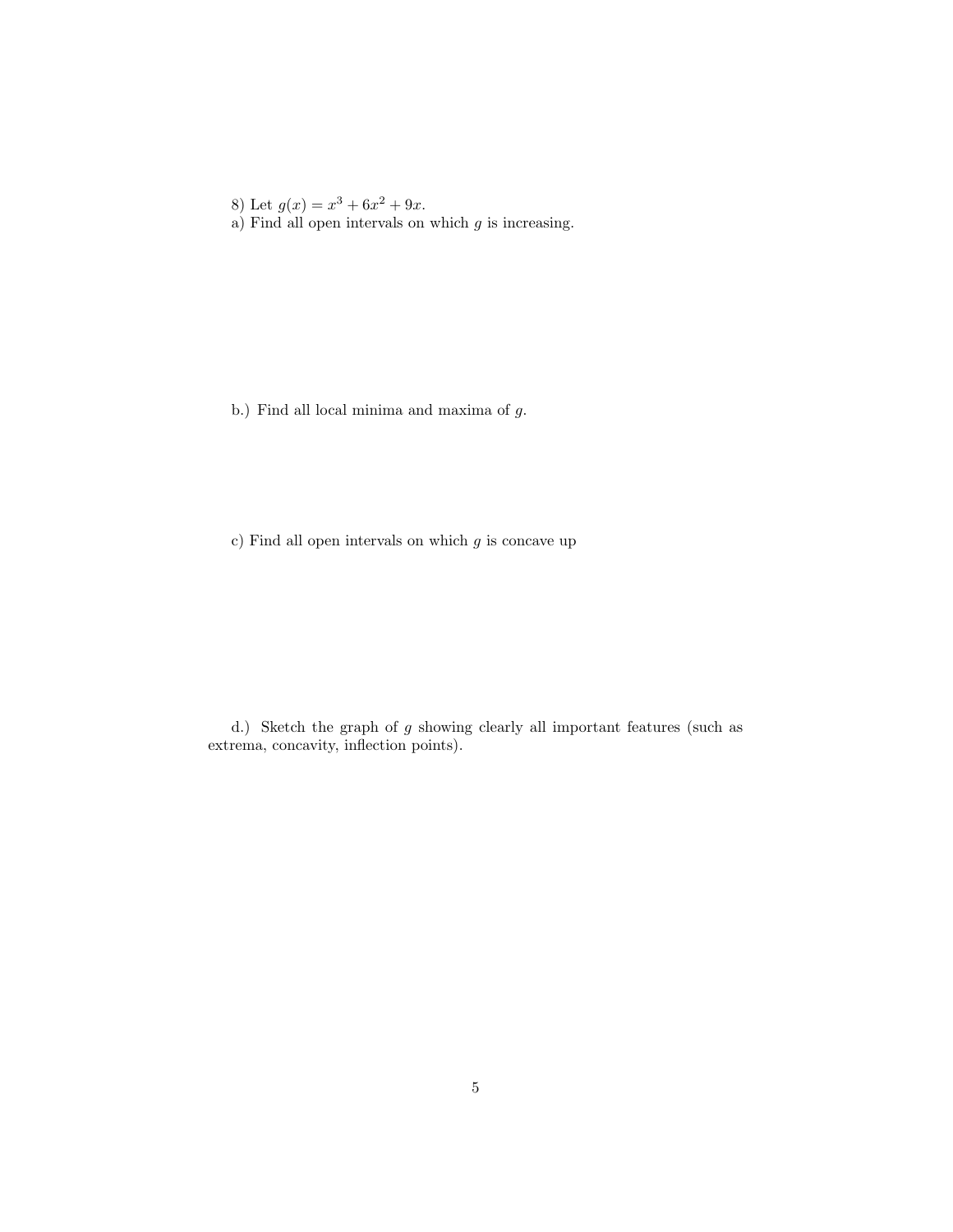10.) A box with a square base and an open top is to have a volume of 72 ft.<sup>2</sup> . Find the dimensions of the box that minimize the amount of material used.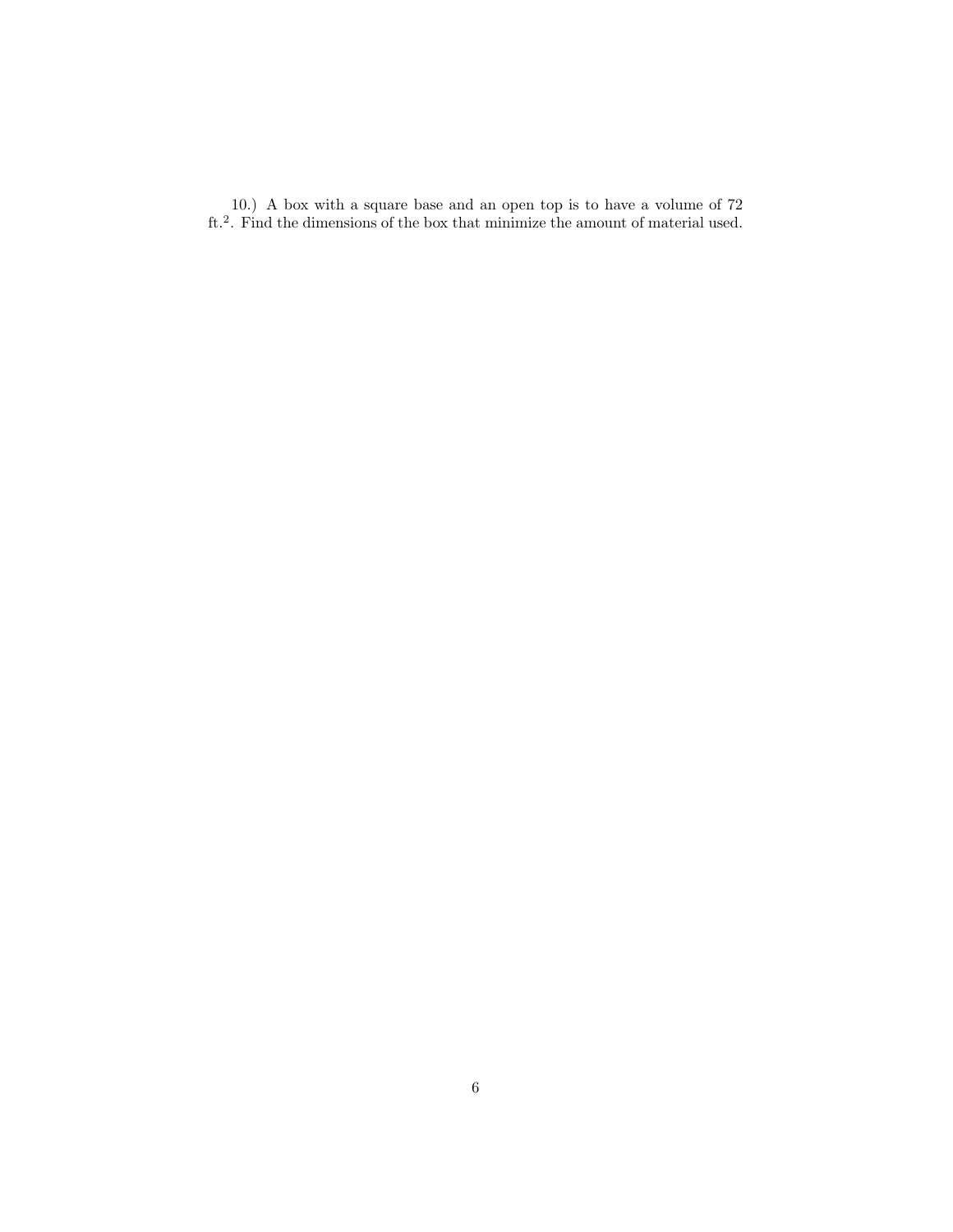11. A particle moves along a straight line with acceleration  $a(t) = 12t + 4$  $(in \, m/s^2)$ . Its initial velocity is  $v(0) = 3 \, m/s$  and its initial displacement is  $s(0) = 5$  m. Find its position after t seconds.

12.) Find the point on the line  $y = 5x + 2$  that is closest to the origin.